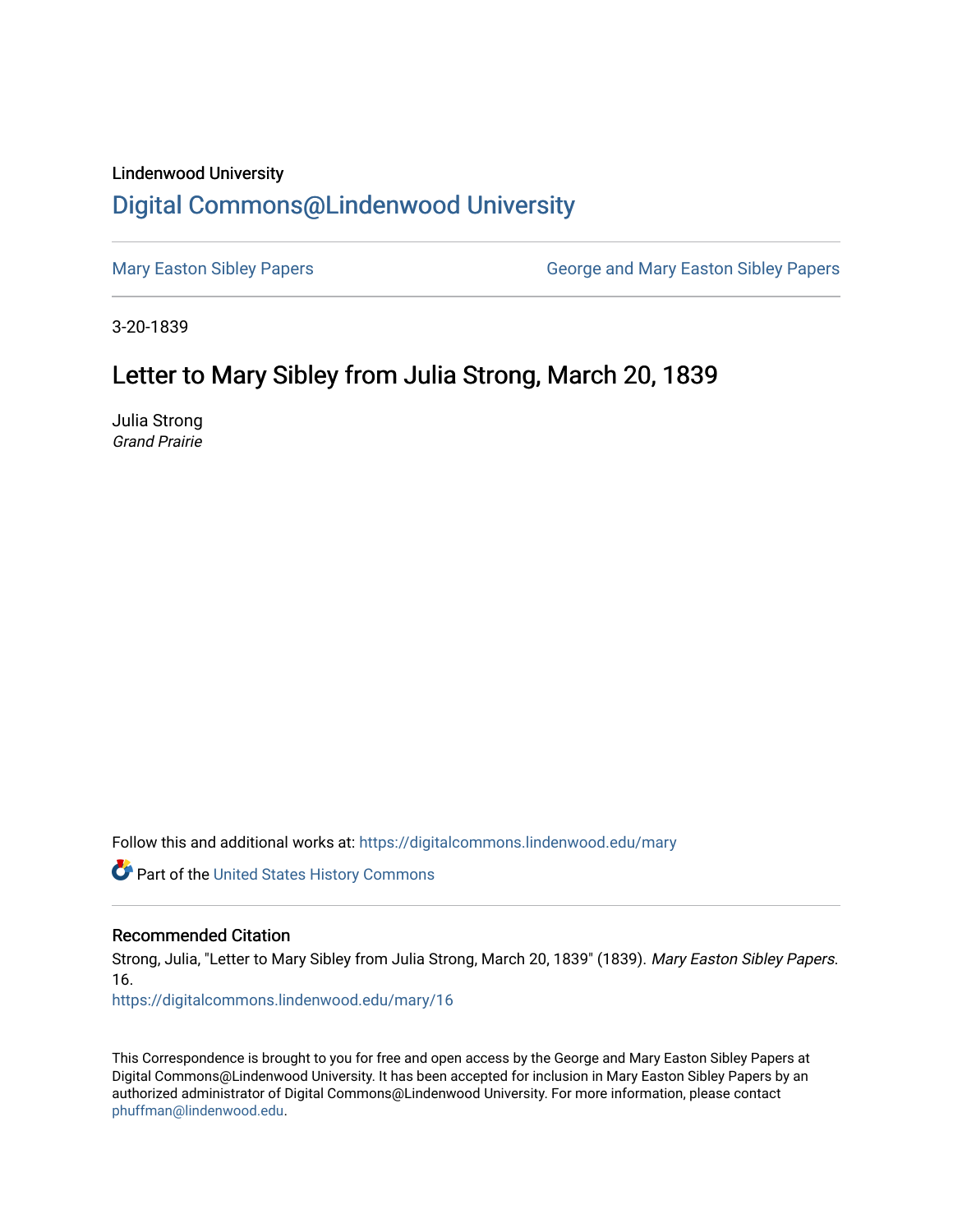My dear E. & Mrs. Sibley,

Your kind letter of March  $7<sup>th</sup>$  came duly and was perused with interest & pleasure by all of us.

You congratulate me upon the safe & speedy return pf my dear husband- and well you may. I was almost petrified with amazement when he stood before me; the testimony of my senses I could scarcely trust! I had not indulged the first expectation of his return for several weeks. How much better are the ways of Providence to us than our fears, & infinitely better our deserts. Our meeting, as you would suppose, was one of commingled joy and sorrow. Twas sweet to mingle our tears together over our sweet, absent one & to recount the various scenes through which each had passed during three long months of separation. We feel, in the midst of affections, that if any have reason for gratitude and praise we are the persons. \_\_ our Heavenly father tho' he applies the rod is dealing with us as with "sons". I trust we are enabled to fall "not our will, but there be done".

When your letter arrived I did not expect to have answered it until I arrived in Marion lo'. Supposing that we should have been there by this time or soon after this. But circumstances which we could not control have detained us. The weather & roads have been & still are very bad & to day it is rainy so as to being up the streams. Mrs. Stony too has been so strongly urged to protract his stay and preach among this people He thought best to comply. But a more important reason than all is, that our dear sister Mary is now quite sick. She was taken ill nearly a week since and has suffered during this time very severely. Her attack however appears decidedly bilious- and tho' a serious one we have strong hope of a speedy and entire relief- after a thorough course of medicine. We have for several days not had her with deep anxiety, & still feel that her case is \_\_\_. But her symptoms are decidedly favorable. How long we may be detained on Mary's account is uncertain- but we hope not long for Mr. S. is exceedingly anxious to be about his master's business. Of course our return to St. Charles will not be as early as 
by Mr. S. when at Linden Wood; it will be four weeks from this time before our return and perhaps more. When we do come it will give us pleasure to avail ourselves of Mrs. S's kind invitation & make her house our house at least for a few days.

I was surprised dear E. that you said nothing in your letter of being in bad health. Mr. S. though you looked very badly when he saw you least. This has been a trying winter on account of changes. Tho' we have had a large amount of pleasant weather. Sister M. has not yet a plan for returning east; she would be glad to visit her brother's in DuPage on her way. I trust you will arrange to go with her in either case. We take it for granted you intend returning to Mo; Mrs. Sibley thinks you are very well westernized. She had better make you her adopted daughter & encourage you to spend your pilgrimage with her. Tho' perhaps I can \_\_ stronger claims.

I believe however you are not much in love with \_\_ life as minister's families are apt to lead & for this reason would prefer to join the Linden Wood friends. I think we shall not differ strenuously about this matter.

In relation to obtaining one youth's in general assembly I wish to say two or three things. In the first place I'm afraid the St. Charles ch'h' fail utterly of securing his for want of a a little more \_\_ & formality in applying. It is Mr S's opinion as well as my own, that Mr. Yontis should be written to on the subject on behalf of the session, and a pledge given for his services may be secured, otherwise he will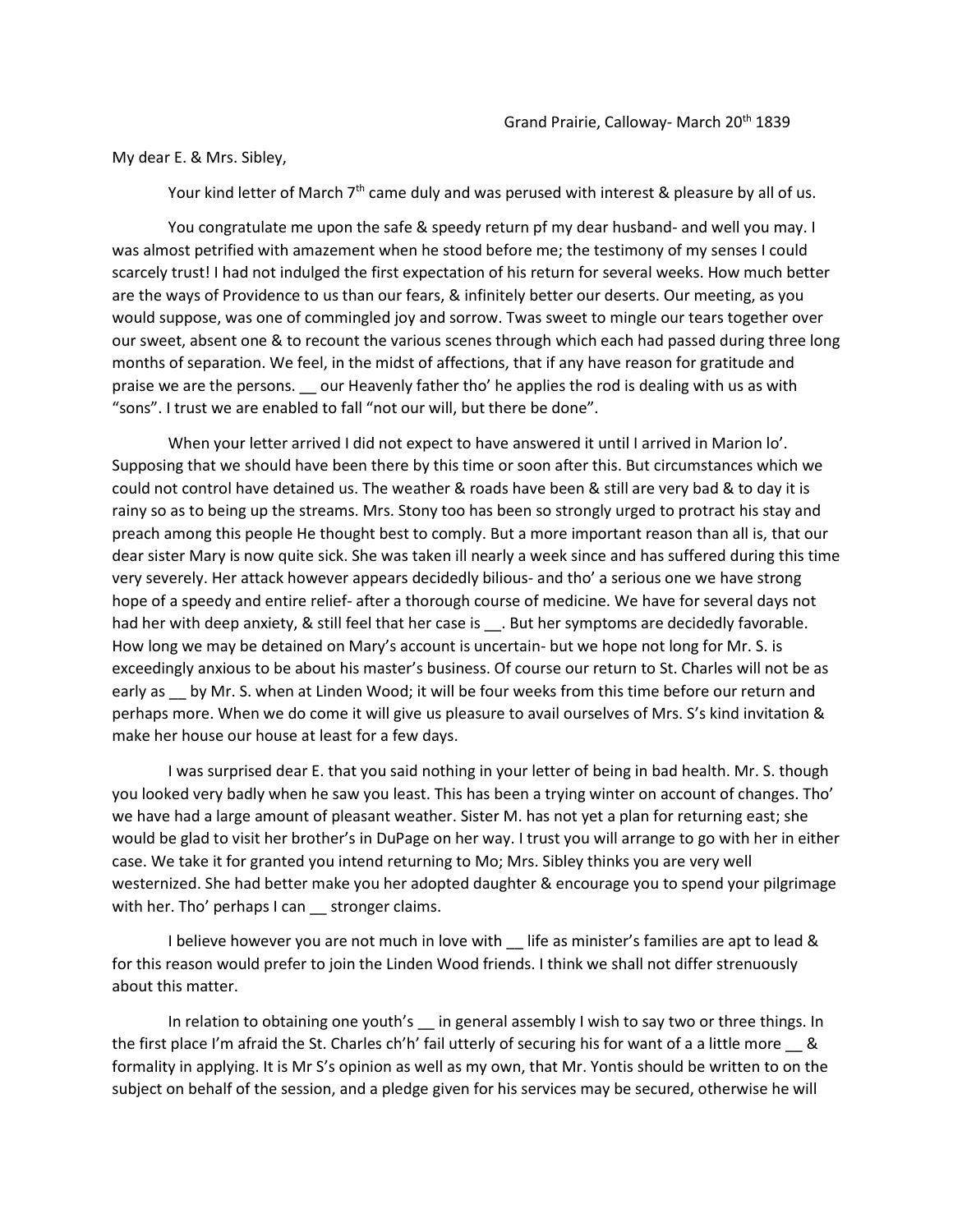decline going. He would of course feel a delicacy in obtruding himself into such a disagreeable matter without being solicited formally be the proper person. We do not say positively he would go in such a case, but we think he would. He wishes too that of he espouses your cause you should get up a memorial to Gen A's. and obtain all the signatures you can. Mr. Y thanks unless \_\_ pains are taken your difficulties will not come up this session; many a difficulty will need adjustment. And they will thrust yours aside as a matter away off in Missouri.

Here is an other reason why you should have you advocate on the ground. Mr. Y. too has a good deal of influence with several prominent men in that body. The Brackenridge's in particular.

It seems by your accounts that Mr. Chamberlain still lives- and can figure & \_\_ as well as ever; he hold a most unenviable position in the eyes of the world & the church.

It is a matter of deep regret & a sore damage to religion in St. Charles that Mr. Gallicher has managed so long to keep you without a pastor. You never will enjoy peace or high religious prosperity til you enjoy the entire services of some amn who, in the spirit of his Pastor, is willing to spend & be spent for the souls among you who are perishing. May the Lord send by whom he will send but said you such an one speedily.

Your suggestions my dear Mrs. S., in reference to a change In your school establishment, or rather in its present arrangements was of course a matter of interest to us. Chiefly because of the deep interest we both feel in the cause of formal education in Mo and especially in the institution under you care. Mr. Strong & myself both regard LindenWood in its location and relative position to this state & adjoining states, as a & most highly adapted to the interesting cause to which you have it. And it is a favorite desire with us to see its interests to promoted in the highest degree. To see it overflown with pupils. Some change you imitate seems necessary in order to attain this most desirable end. Besides the care of such an establishment, which mainly devotes on yourself become a grievously oppressive burden. What that change should be, or rather what changes would most promote the subject aimed at. Is difficult to say. The plan which has occureed to you pleased us so far as it exhibited a reason of confidence & regard for us, which is gratified to us to discover; beyond this we do not feel prepared to express an opinion. We can most heartily wish it success & prosperity. But in whose hands these shall be coffered we trust He will direct, who cannot err. The changes of such an \_\_ composed of immortal spirits to be trained for immortality, but first to become the wives & mothers of our state, is full of interest & responsibility-; we long to see Linden Wood \_\_ holding a prominent place among such institutions in the union, and there is no good reason why it should not. Such a position as you hold, as directress of such an establishment is not to be envied neither I should say my whole nature shrinks from it!

May wisdom be given you my dear Mrs. S. to adjust this matter in the best manner for yourself & others. & you may be sure whatever may be our relation to you, ot your school, we shall always feel a very deep interest in all that appertains to it or yourself. If we yield ourselves to the direction of Providence we shall be guided in his own right way." You will excuse this hasty line. I am more & \_\_. & can only snatch a moment at a time to write. I have some fears that rains & mud will prevent me from accompanying my husband to Marion. But I hope not. I shall be very glad to see your bro' Jo.

My very best regards to Maj. Sibley, and all at Linden Wood. Dear husband & sis, Mary and love. Remember me affectionately to Mrs. Duffer. & Mr. Lindsey. I sincerely hope Mr. Lindsey or someone will